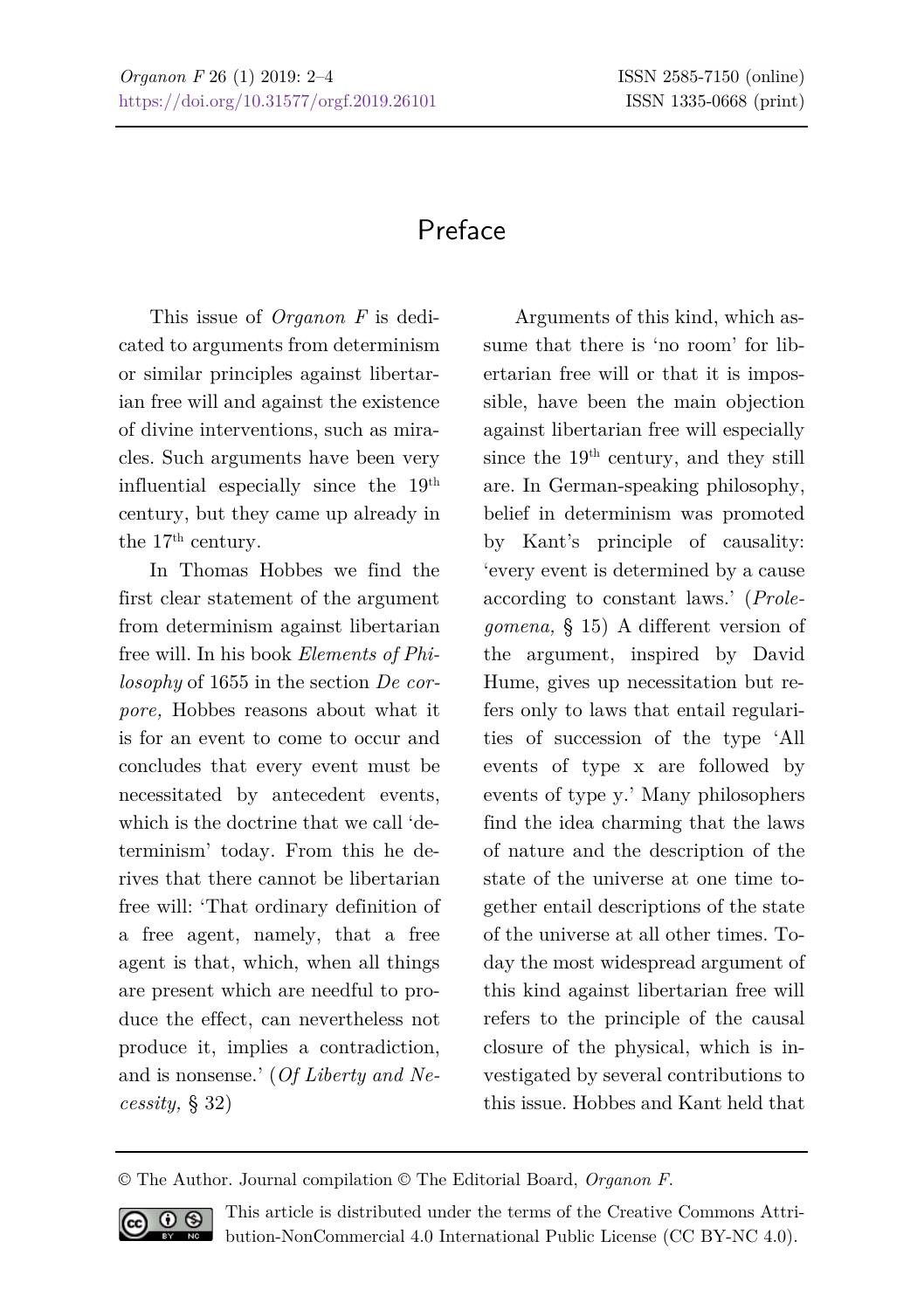the truth of determinism is known a priori, others claim that it is known a posteriori, for example through conservation laws.

These arguments against libertarian free will are very similar to the arguments that German theologians put forward against the existence of divine interventions. The German theologian Ernst Troeltsch formulated this in 1898 in the following principle: 'No change can occur at one point without changes occurring before and after at other points, so that all events stand in a continuous, correlative interconnection and must necessarily constitute a single flow in which each and all hang together, and every event stands in relation to others.' The US American theologian Langdon Gilkey wrote in 1961: 'Contemporary theology does not expect, nor does it speak of, wondrous divine events on the surface of natural and historical life. The causal nexus in space and time which the Enlightenment science and philosophy introduced into the Western mind is also assumed by modern theologians and scholars.' By 'causal nexus' apparently he means determinism.

If such arguments against libertarian free will or against divine interventions are successful, then they are an effective and quick way of knowing something as important as whether we have libertarian free will

and whether there are divine interventions. We can then know the truth about these issues without having to investigate specific evidence such as evidence for the resurrection of Jesus, evidence about brain events that have no event cause, or evidence from introspection. However, the question is whether determinism or some other principle from which we can derive that there is no libertarian free will is true and whether we can know it.

Robert Larmer investigates in his contribution 'methodological naturalism', i.e. the claim that scientists should always posit a natural cause for any event that takes place in the natural world. Richard Swinburne argues that the principle of causal closure is self-defeating: no one could ever be justified in believing it. Daniel von Wachter defends a 'principle of causal openness of the physical' that is contrary to the principle of causal closure. In a discussion note Michael Esfeld objects to Wachter that the principle of causal closure is best understood as a non-modal principle and that it can be known through the laws of nature. Wachter responds by distinguishing laws of nature from the differential equations that can be derived from laws. In his article Esfeld explains why physical theories with deterministic dynamical equations are to be preferred, but